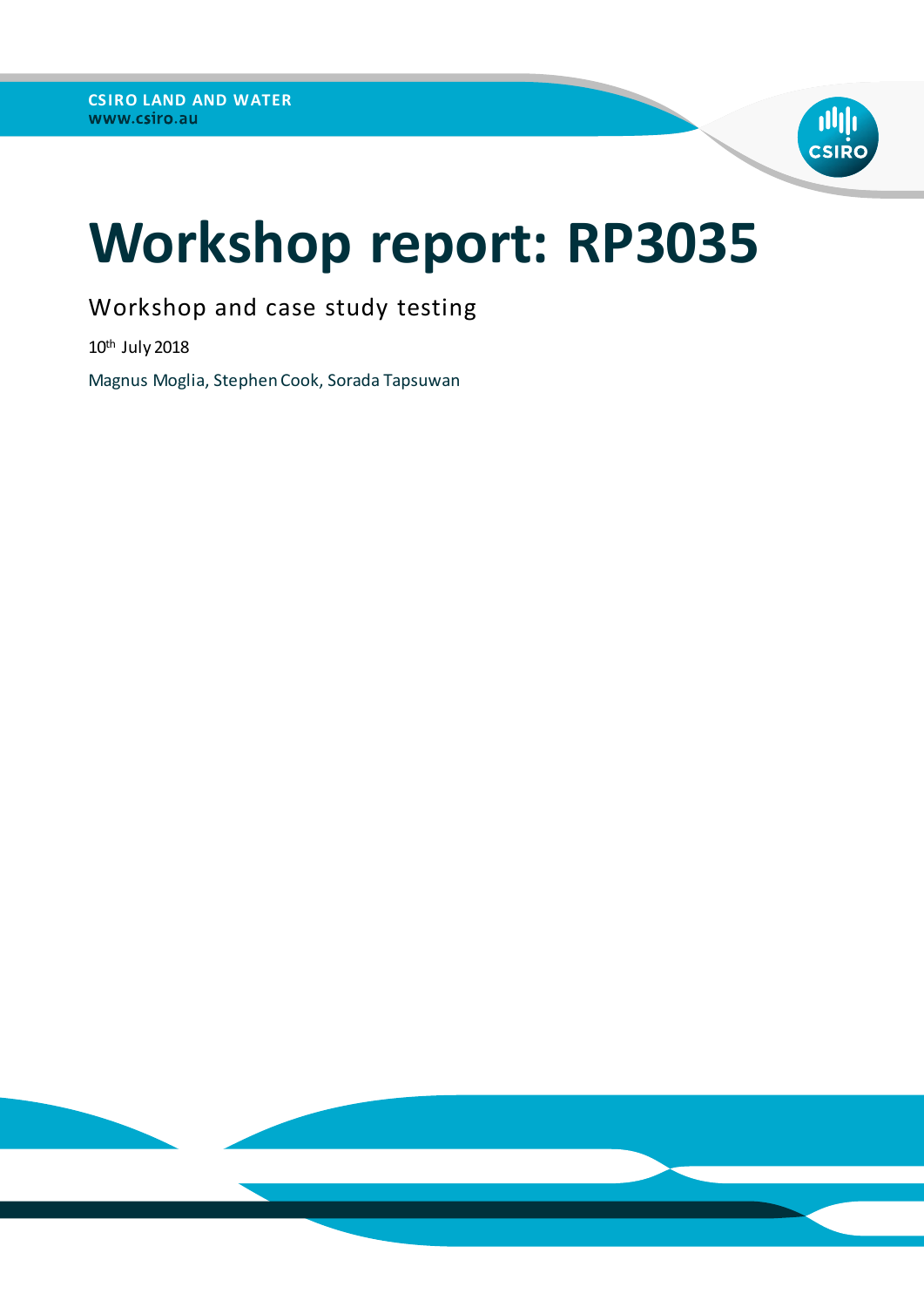# **1 Introduction**

This briefreport provides notes from a workshop that was organised by CSIRO and Sydney Water. The aim of the workshop was to explore the potential uses of the Agent-Based Model describing water conservation behaviour. The model was developed as part of the Low Carbon Living CRC project RP3035. Two examples of how the model could be applied were described.

### **2 Workshop background**

Workshop details:

- The workshop was carried out on 3 May 2018 at the Sydney Water offices in Parramatta.
- Participants were primarily from Sydney Water, but there were also invited guests from other agencies.
- The primary purpose of the workshop was to report back and collect feedback on the application of the modelling tool applied to scenarios defined by Sydney Water.
- The secondary purpose was to discuss how the capability can be used by Sydney Water into the future.

## **3 Conceptual description of model**

Features of the modelling capability were presented to Sydney Water, including how the:

- Model has the capacity to explore the following behaviours
	- o Outdoor behaviours: mulching, drip irrigation, drought tolerant plants, etc.
	- o Indoor behaviours: tap off brushing teeth, shorter showers, half flush button, etc.
	- o Outdoor technology: rainwater harvesting, rainwater tank maintenance, etc.
	- o Indoor technology: appliances, water saving toilets, shower heads, etc.
- Model is used to explore influence of 'choice architecture', i.e. nudging, in particular:
	- o Role of influencers, i.e. retailers, plumbers, etc.
	- o Rule of thumb heuristics, i.e. imitation, social comparison, etc.
	- o Influence of awareness and behavioural triggers(se[e Figure 1\)](#page-2-0).
- Decision making parameters are based on survey data, accounting for behaviour drivers, estimated based on Logistic regression (Binomial). Key behavioural drivers are:
	- $\circ$  Self-reported priorities, i.e. hassle, money, environmental outcomes, water supply resilience.
	- o Personality, i.e. ambition and tendency towards conformity.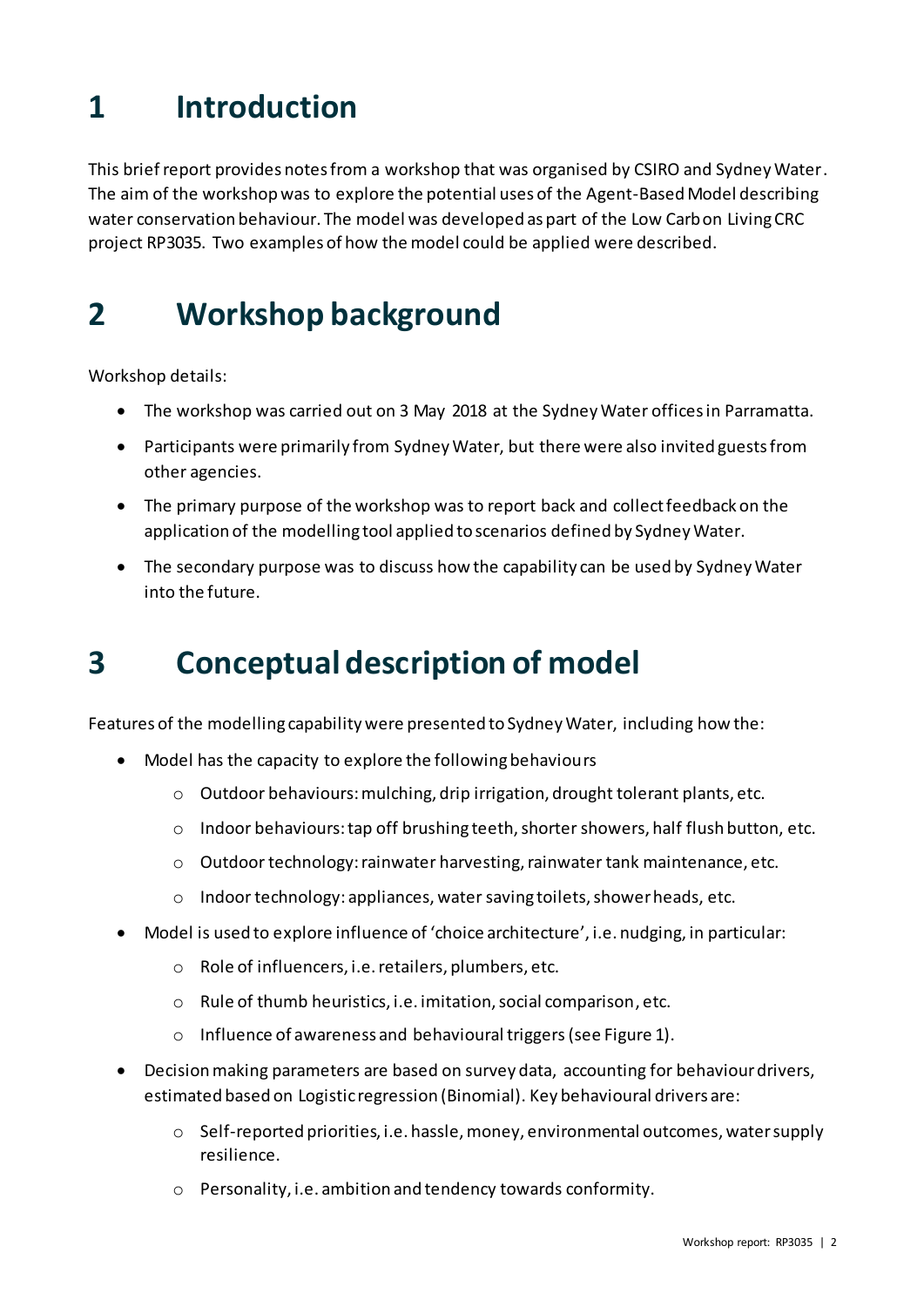o Perception of uncertainty, i.e. perceived lack of control, outcome uncertainty, confidence and cognitive laziness.



### A three step process

<span id="page-2-0"></span>**Figure 1: Leverage points to increase adoption.**

# **4 Practical application of model**

After the conceptual presentation, Magnus Moglia demonstrated the model applied to two practical cases (chosen by Sydney Water staff):

- A. WaterFix
- B. Rainwater tank maintenance

### 4.1 WaterFix

Sydney Water has had the WaterFix program for a number of years. The structure of the program is described on the Sydney Water website, as per text box 1. Essentially, a customer can contact Sydney Water to arrange an appointment with a plumber to reduce leakage and/or install water saving devices. Sydney Water then pays the plumber for the services, and subsequently charges the customer for the services via the water bill (at a small profit). The average estimated water savings per annum for the time period 2011-2018 is 23.8 kl/household/annum. With a discount rate of 5.9% Sydney Water estimates that the cost of water savings is approximately \$2.12/kL.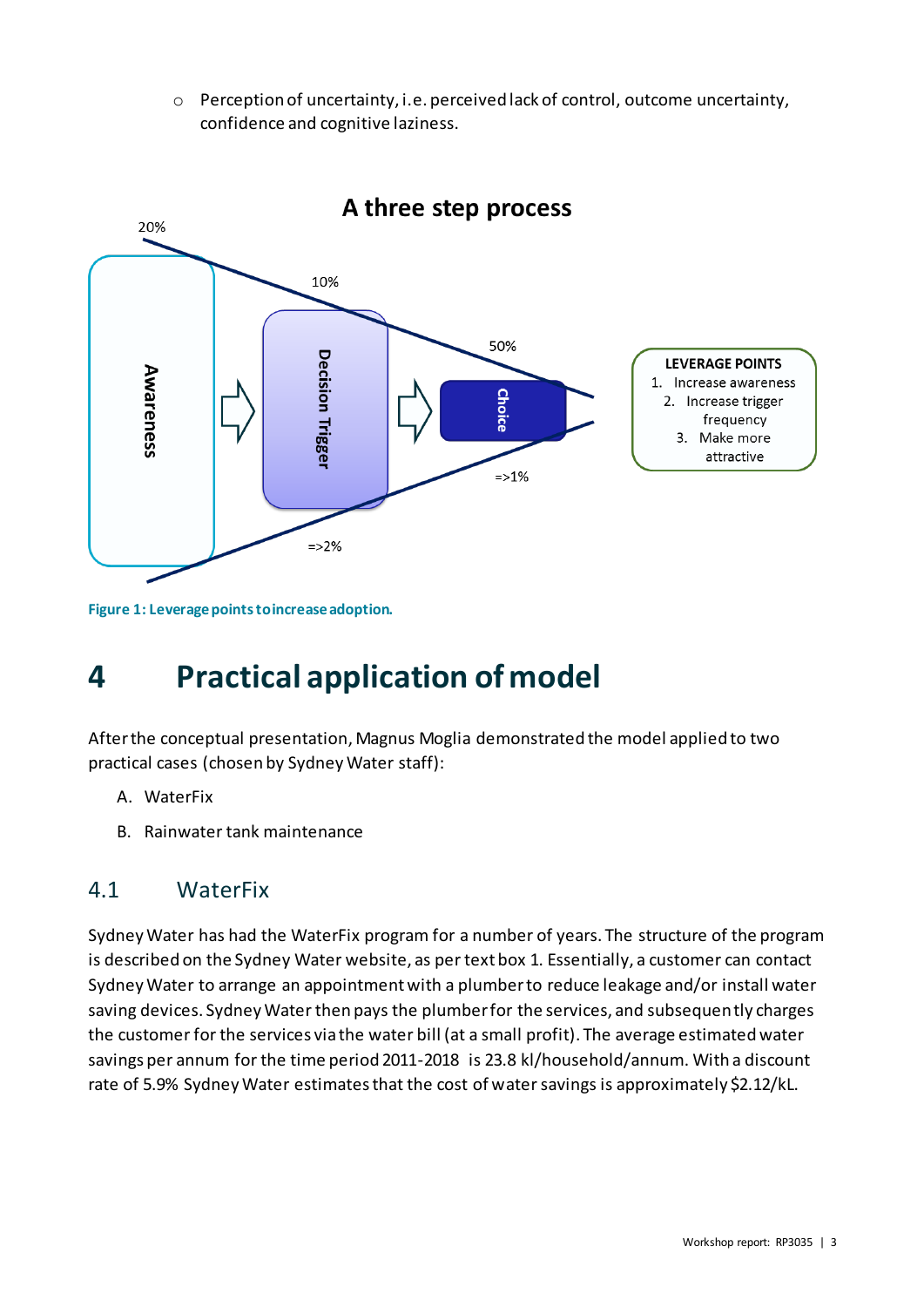**Text Box 1**: For over 15 years, we've helped our customers reduce their water bills by providing a range of fixed-price plumbing services through our residential WaterFix® service.

Our qualified plumbers can:

- repair leaking toilets, taps and showers
- repair burst and broken pipes
- install WELS 4 star rated Caroma toilets and cisterns
- install WELS 4 star rated taps
- install WELS 3 star rated showerheads
- install water efficient fittings on your existing fixtures
- install compatible toilets, showerheads and taps you supply.

All appointments include a free water efficiency audit. Our plumbers will check your property for leaks and opportunities to reduce your water use and save you money.

**Source**: [http://www.sydneywater.com.au/SW/your-home/saving-water-at](http://www.sydneywater.com.au/SW/your-home/saving-water-at-home/bathroom/waterfix/index.htm)[home/bathroom/waterfix/index.htm](http://www.sydneywater.com.au/SW/your-home/saving-water-at-home/bathroom/waterfix/index.htm)

Unfortunately, due to the low uptake of the WaterFix program our first survey was not able to provide us with the information to allow us to estimate key parameters, especially around choice. Therefore, we used the following assumptions regarding awareness, triggers and choice. We therefore had two scenarios that we explored:

- Business as usual (calibrated based on our current understanding and known rate of adoption):
	- o Awareness of WaterFix at 10%
	- o The chance of a decision being made when aware: 14%
	- o The chance of choosing to participate in WaterFix, if making a decision: 14%
- Plumbers promoting WaterFix, i.e. when people see a plumber he/she will ask if the householder would like to participate in WaterFix.
	- o Awareness of WaterFix (being over-ridden through the direct contact with the plumber): 44%
	- $\circ$  Chances of making a decision when confronted with an offer by the plumber: 60%
	- o Chances of choosing to participate in WaterFix, under these circumstances: 30%

Our application of the NED model to WaterFix had to be based on these assumptions, and it was agreed that we would collect additional data in order to establish more accurate data on these parameters. The results of the simulation in these two cases are shown in.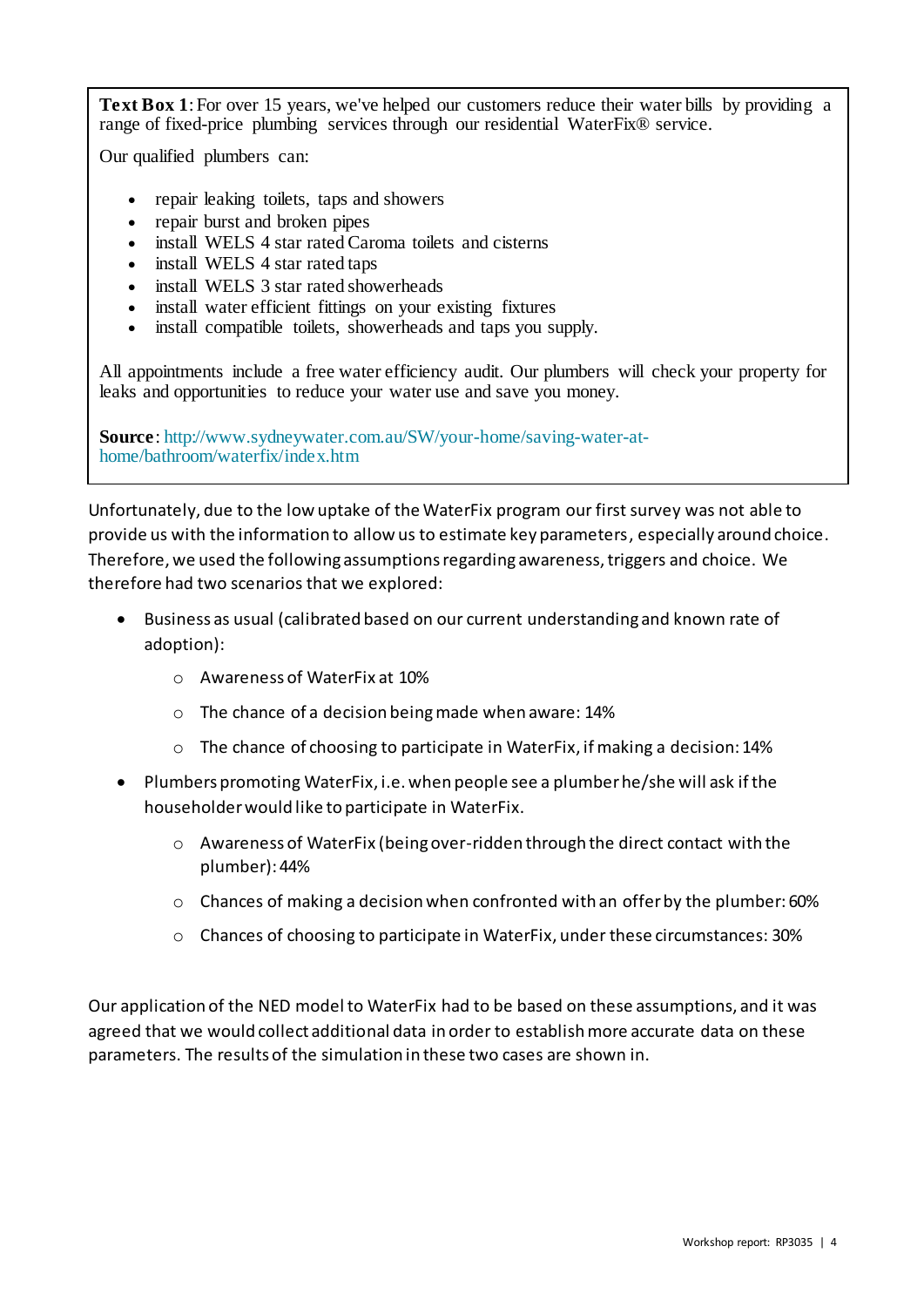

**Figure 2: Adoption rates in the business as usual case (final adoption rate = 2%)**



**Figure 3: Adoption rates in plumbers' promotion case (final adoption rate = 26%)**

Conversation then ensued on how to reform the WaterFix program in order to increase adoption rates. It was considered quite a feasible prospect to work with plumbers to promote the program. It was also discussed how the program could be made to be more attractive to householders. Since the workshop, Sydney Water have put the WaterFix program on hold whilst reviewing the best method for delivering it.

### 4.2 Rainwater tank maintenance

It has been established that householders need to maintain pumps and other aspects of their rainwater harvesting systems in order to maintain water savings capacity. It has therefore been thought that Sydney Water would put in place strategies that promote householders to maintain their tank systems. Based on our household survey we were able to establish some of the key parameters of the model.

The choice model is of the form:

$$
\ln\left(\frac{p}{1-p}\right) = a \cdot x_1 + b \cdot x_2 + \dots + z \cdot x_n
$$

, where p is the probability of choosing to maintain the rainwater tank system, and x1… xn, are influencing factors and the parameters a..z are estimated using Binomial Logistic regression. Parameters and factors are described in table.

### **Table 1: Influencing factors and associated parameters**

| <b>Factor</b> | Value    |
|---------------|----------|
| wMoney        | 1.051    |
| wHassle       | $-1.838$ |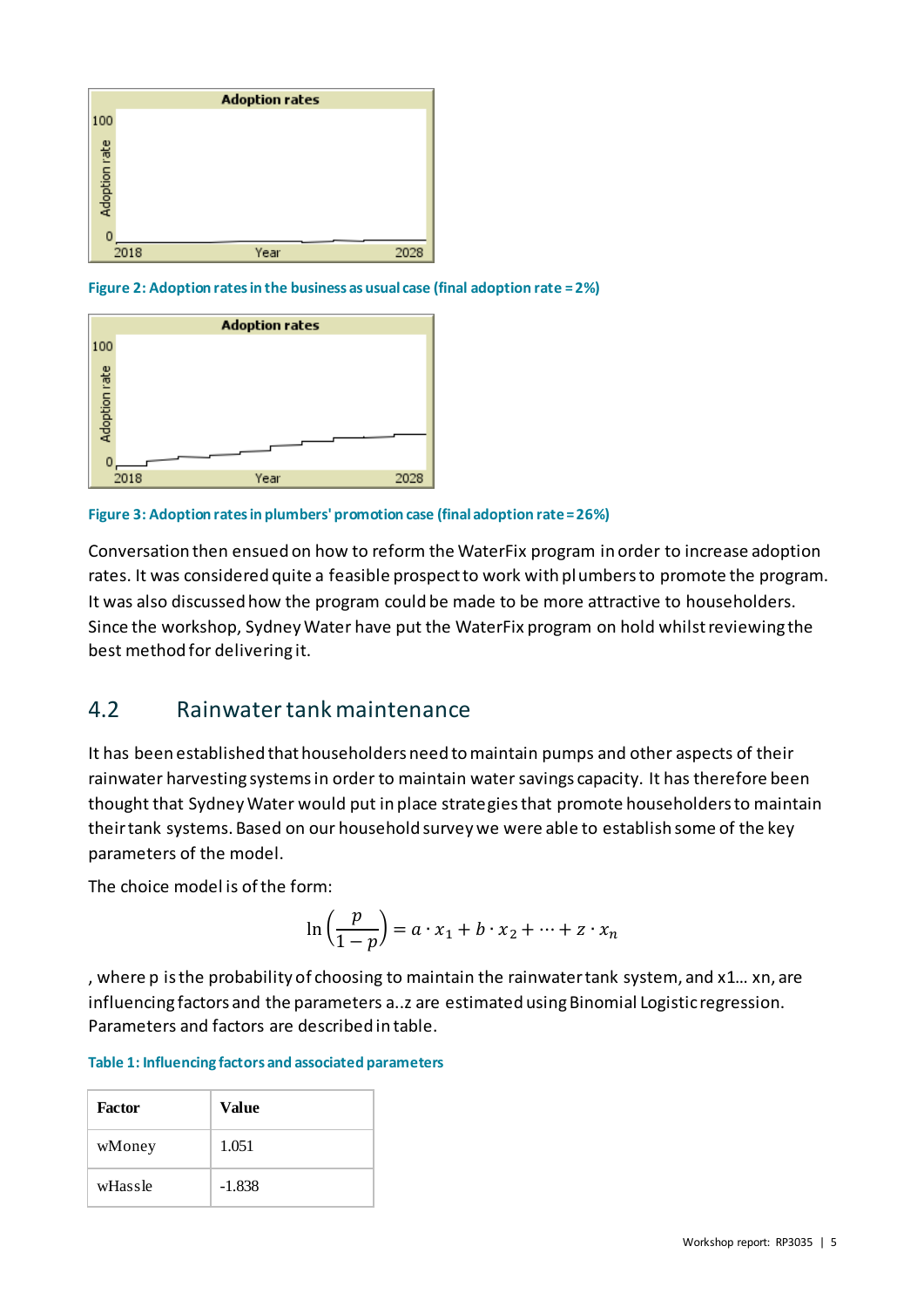| wLackOfControl | $-2.352$               |
|----------------|------------------------|
| wConformity    | 5.146                  |
| Income         | 0.005983               |
| Age            | $-0.02415$             |
| Dwelling type  | House: $0$             |
|                | Apartment/unit: 0.3139 |
|                | Townhouse: 15.16       |
|                | Ftc.                   |

The trigger for making a choice is based on a number of background parameters relating to issues such as media coverage and dam levels (inferred from history and academic papers). This means we can explore different scenarios on water supply circumstances, i.e. "another Millennium drought", "another drought", and "no change". We illustrated how such background issues have a considerable impact on adoption behaviours.



**Figure 4: The impact on the adoption of 'maintenance of rainwater system switch' of another Millennium drought (to the right) and compared with a no change scenario (on the left).**

**Adoption rates** 100 Adoption rate  $\circ$ 2028 2018 Year

We also explored interventions, such as changing the perceived hassle  $(1-50)$ , the monetary benefit (1->3) and the level of peer pressure (1->2). This created the result as per [Figure 5.](#page-5-0)

<span id="page-5-0"></span>**Figure 5: Impact of hypothetical intervention**

It was also noted that a particular intervention design will have to be tested with a focus group in order to establish perceptions of features.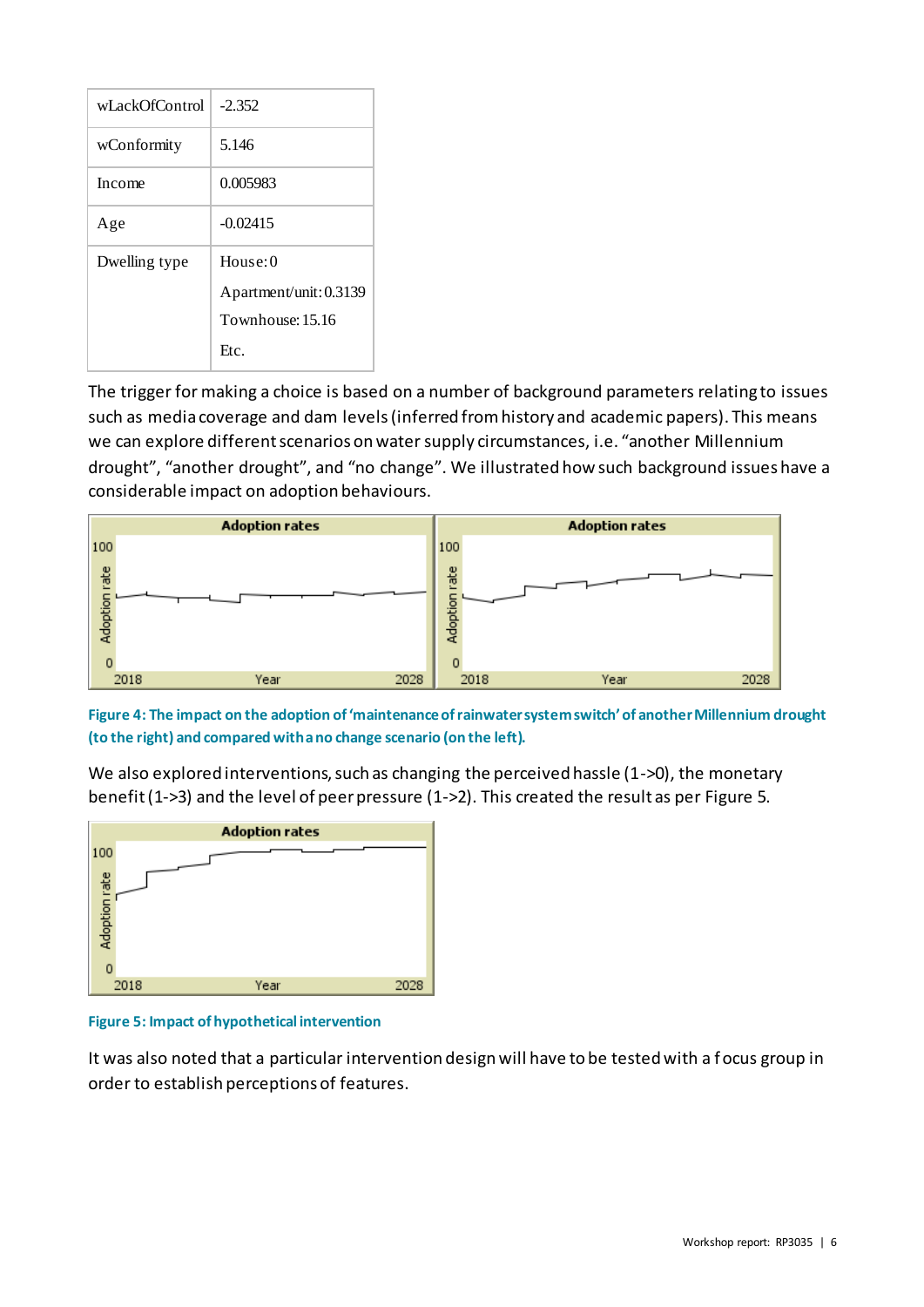# **5 Sydney Water feedback**

- There was very positive feedback on the presentation and the model showcase.
- Sydney Water indicated a fast growing interest in water conservation, due to a range of accentuating factors.
- Sydney Water in particular await the results of our Choice Experiment on Smart Meters.
- There is a need to collect further data on stated intentions on different designs on the WaterFix program.
- There is also an urgent need to provide validation of our model, against the "old WaterFix" program. The methodology for this is yet to be established.
- We also need to explore information relating to plumbers as Sydney Water confirmed the possibility of working with them in partnership. In particular, it will be necessary to find out how often and why people see a plumber so we can establish a frequency based on underlying attributes.
- There is also interest in using the model as a 'policy sandpit' although this interest is more informal from more technology-oriented Sydney Water staff. We need to share the model as soon as possible.
- Our primary focus should currently be on WaterFix program.
- Demand forecasting seems something that could be possible but we are not quite ready to discuss this yet.

## **6 Agreed Next Steps**

It was agreed that the focus should be on two key issues:

- 1. Collecting more empirical data through a survey. This has now been completed.
- 2. Validating the model against the 'old WaterFix' intervention.
- 3. Finalising the user interface.